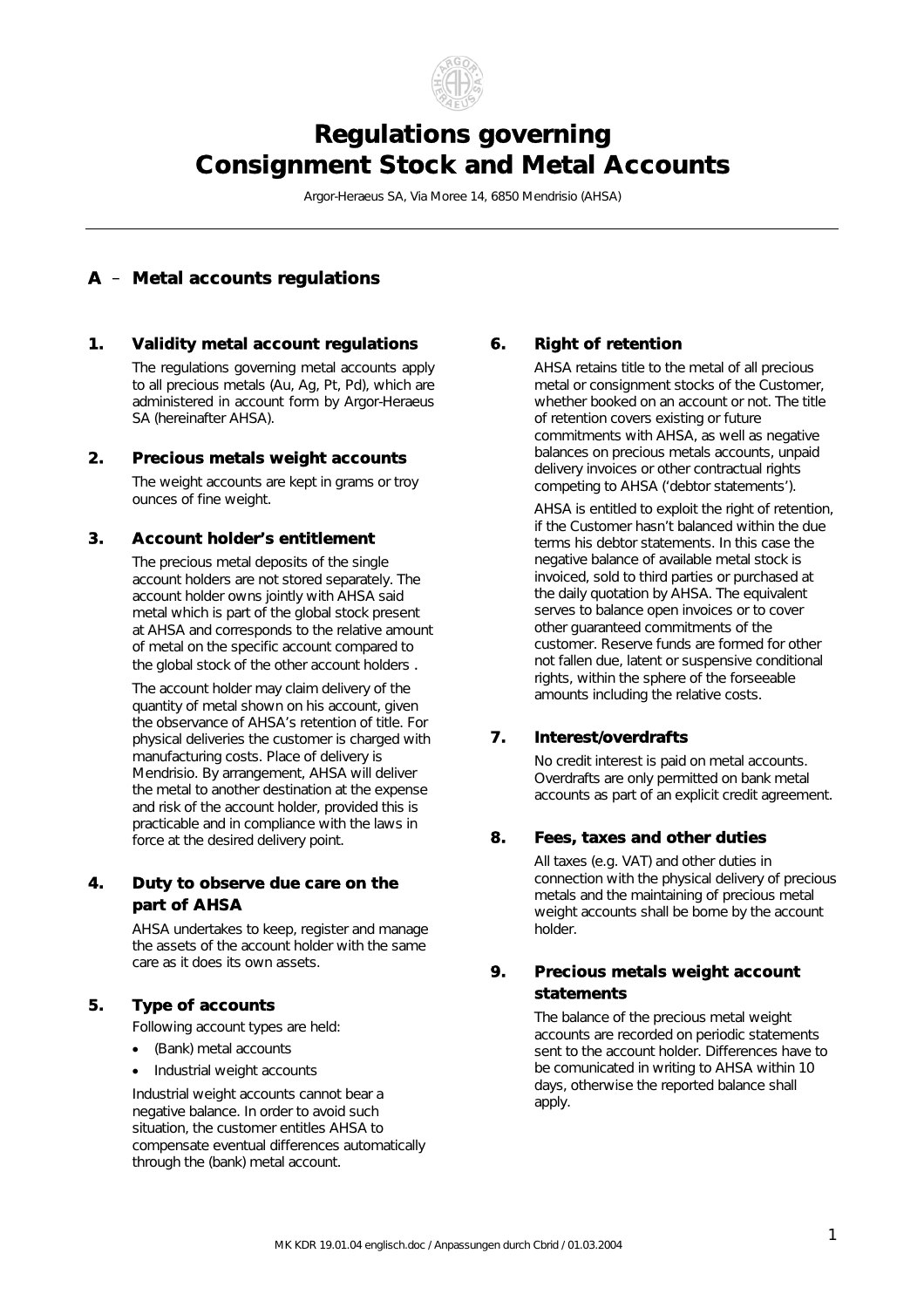

# *Regulations governing Consignment Stock and Metal Accounts*

Argor-Heraeus SA, Via Moree 14, 6850 Mendrisio (AHSA)

#### *10. Exclusive subject of right*

 For all matters concerning the precious metal accounts, the Customer's right of disposal as well as AHSA's right of retention, AHSA is entitled to follow exclusively the instructions of the account holder without having to respect legal ties to third parties of the latter. Deposits which are made on behalf of the Customer by third parties, are considered as deposits of the Customer.

#### *11. General Terms of Delivery*

The General Terms of Delivery prevail upon the present regulations, which shall supplement the provisions of the General Terms of Delivery. In case of incongruency between the different versions of these regulations, the German version shall overrule.

#### *12. Changes of the Metal account regulations*

 AHSA reserves the right to make changes to these regulations at any time. Such changes shall be comunicated to the acount holder in writing or in another suitable manner one month before becoming effective.